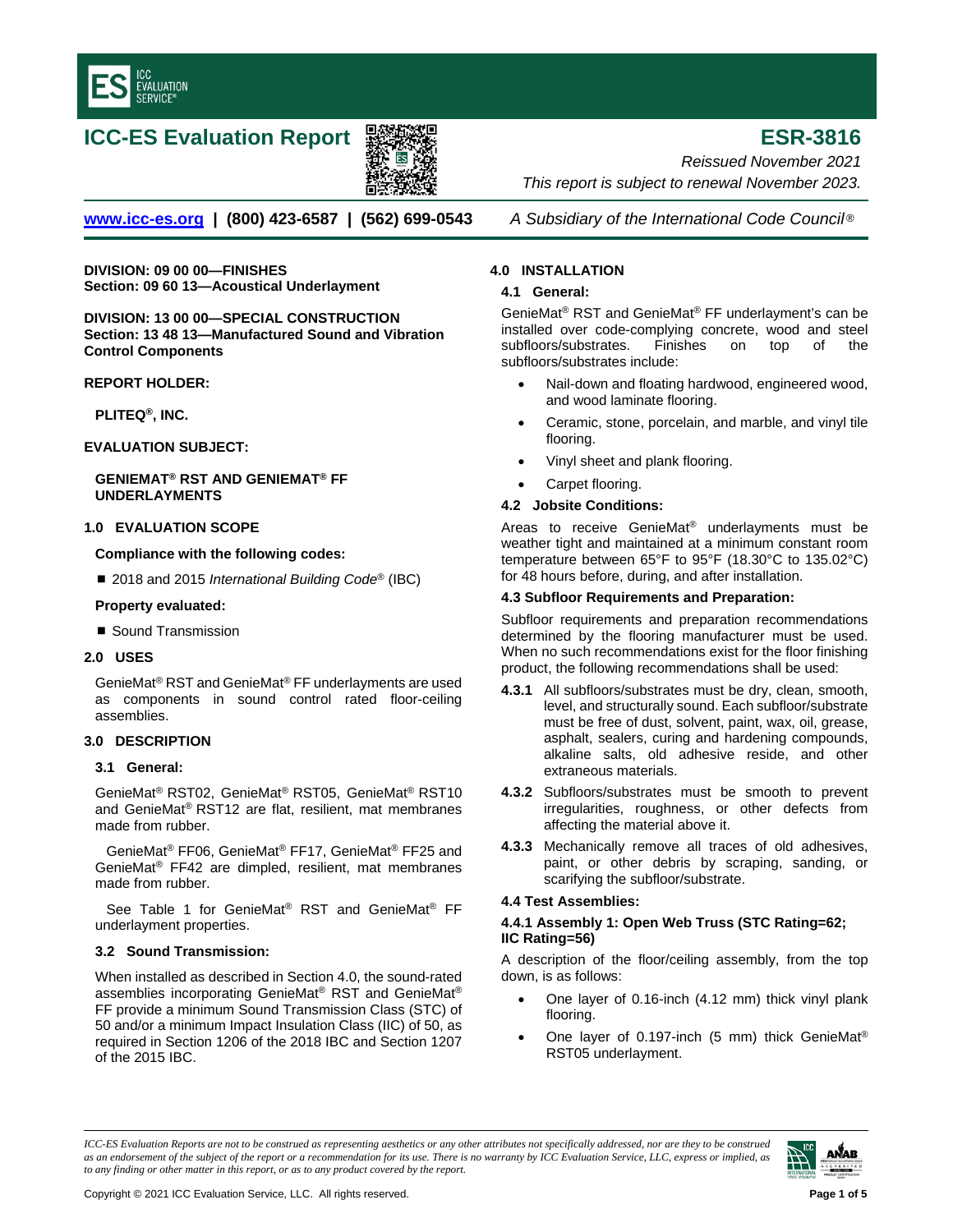- One layer of ¾-inch (19.05 mm) thick direct poured USG LEVELROCK® 2500 gypsum concrete [minimum 1.6 ft<sup>3</sup> (0.045 m<sup>3</sup>) to a maximum 2.3 ft<sup>3</sup>  $(0.065 \text{ m}^3)$  of sand per 80-pound  $(36.3 \text{ kg})$  bag of gypsum]*.*
- One layer of  $\frac{3}{4}$ -inch (18.8 mm) thick oriented strand board (OSB) subfloor and adhered to the trusses with adhesive and attached with 9d nails 8 inches (203.2 mm) on center along the perimeter and 12 inches (304.8 mm) on center along the trusses.
- 3½ inch (88.9 mm) thick R-13 faced fiberglass insulation installed in the cavity between trusses and flush with OSB and secure with hanger wire 12 inches (304.8 mm) on center.
- Nominal 4 inches (88.9 mm) wide x 18 inches (457.2mm) deep gang-nailed open web trusses consisting of nominal 2-inch x 4-inch wood chords and webs in the flat position and installed 24 inches (609.6 mm) on center using JUS414 hanger brackets.
- Nominally 0.022 inch (0.56 mm) thick galvanized steel resilient channels  $(2^5/s)$  inch  $(66.7 \text{ mm})$  wide x  $1/z$ -inch  $(12.7 \text{ mm})$  deep) spaced 16 inches (406.4 mm) on center and attached perpendicular to the trusses.
- One layer of  $5/8$ -inch (15.9 mm) thick Type C gypsum board fastened to resilient channels with 1-inch (25.4 mm) long Type S screws spaced 12 inches (304.8 mm) on center in the field and 8 inches (203.2 mm) on center at the butt joints (taped and sealed).

# **4.4.2 Assembly 2: Open Web Truss (STC Rating=57; IIC Rating=53)**

A description of the floor/ceiling assembly, from the top down, is as follows:

- One layer of 0.328-inch (8.33 mm) thick laminated flooring.
- One layer of 0.236-inch (6 mm) thick GenieMat® FF06 underlayment.
- One layer of ¾-inch (19.05 mm) thick direct poured USG LEVELROCK® 2500 gypsum concrete [minimum 1.6 ft<sup>3</sup> (0.045 m<sup>3</sup>) to a maximum 2.3 ft<sup>3</sup>  $(0.065 \text{ m}^3)$  of sand per 80-pound  $(36.3 \text{ kg})$  bag of gypsum].
- One layer of  $3/4$ -inch (19.05 mm) thick plywood subfloor fastened to the wood truss with construction adhesive and 1-inch (25.4 mm) long No. 6 wood screws spaced 12 inches (304.8 mm) on center in the field and 6 inches (152.4 mm) on center at joints and perimeter.
- Nominal 4 inches (88.9 mm) wide x 16 inches (406.4 mm) deep gang-nailed open web trusses consisting of nominal 2-inch x 4-inch wood chords and webs in the flat position spaced 24 inches (609.6 mm) on center and attached to perimeter wood rim boards with 16d nails, four nails per joist.
- 3½ inch (88.9mm) thick un-faced R-13 fiberglass insulation, friction fit into the joist cavities and secured to the underside of the subflooring with staples.
- Nominally 0.018-inch (0.46 mm) thick galvanized steel furring channels (1¼-inch (31.8 mm) wide x  $\frac{7}{8}$ -inch (22.23 mm) deep) spaced 16 inches

(406.4 mm) on center and attached perpendicular to joists with 1¼ inch (31.8 mm) long Type W drywall screws.

One layer of  $\frac{5}{8}$ -inch (15.9 mm) thick Type X gypsum board fastened perpendicular to the resilient channels with  $1\frac{1}{4}$  inch (31.8 mm) long Type S screws, spaced 12 inches (304.8 mm) on center in the field and 8 inches (203.2 mm) on center at the butt joints (taped and sealed).

# **4.4.3 Assembly 3: Open Web Truss (STC Rating=60; IIC Rating=51)**

A description of the floor/ceiling assembly, from the top down, is as follows:

- One layer of 0.16-inch (4.12 mm) thick vinyl plank flooring.
- One layer of 0.079-inch (2 mm) thick GenieMat<sup>®</sup> RST02 underlayment.
- One layer of ¾-inch (19.05mm) thick direct poured USG LEVELROCK® 2500 gypsum concrete [minimum 1.6 ft<sup>3</sup> (0.045 m<sup>3</sup>) to a maximum 2.3 ft<sup>3</sup>  $(0.065 \text{ m}^3)$  of sand per 80-pound  $(36.3 \text{ kg})$  bag of gypsum]*.*
- One layer of  $\frac{3}{4}$ -inch (18.8 mm) thick oriented strand board (OSB) subfloor adhered to the trusses with adhesive and attached with 9d nails 8 inches (203.2 mm) on center along the perimeter and 12 inches (304.8 mm) on center along the trusses.
- $3\frac{1}{2}$  inch (88.9 mm) thick R-13 faced fiberglass insulation installed in the cavity between trusses and flush with OSB and secure with hanger wire 12 inches (304.8 mm) on center.
- Nominal 4 inches (88.9 mm) wide x 18 inches (457.2mm) deep gang nailed wood open web trusses consisting of nominal 2-inch x 4-inch wood chords and webs in the flat position and installed 24 inches (609.6 mm) on center using JUS414 hanger brackets.
- GenieClip® RST Rubber/Galvanized Steel Mounting clip system for furring channels attached to the trusses 16 inches (406.4 mm) with 15/8-inches (41.3 mm) long Type W screws and spaced 16 inches (406.4 mm) on center with a 48 inches (1219.2 mm) stagger.
- Nominally 0.018-inch (0.46 mm) thick galvanized steel furring channels (1¼-inch [31.8 mm] wide  $x^7$ /8inch [22.23 mm] deep) attached to the GenieClip® RST Rubber/Galvanized Steel Mounting clip system.
- One layer of  $5/8$ -inch (15.9 mm) thick Type C gypsum board fastened to the furring channels with 1-inch (25.4 mm) long Type S screws 12 inches (304.8 mm) on center in the field and 8 inches (203.2 mm) on center at the butt joints (taped and sealed).

# **4.4.4 Assembly 4: Prefabricated Wood I-Joist (STC Rating=60; IIC Rating=56)**

- One layer of  $\frac{1}{2}$ -inch (12.7 mm) thick wood plank flooring.
- One layer of 0.079-inch (2 mm) thick GenieMat® RST02 underlayment.
- One layer of ½-inch (12.7 mm) thick plywood subfloor fastened to the top of the OSB with 1-inch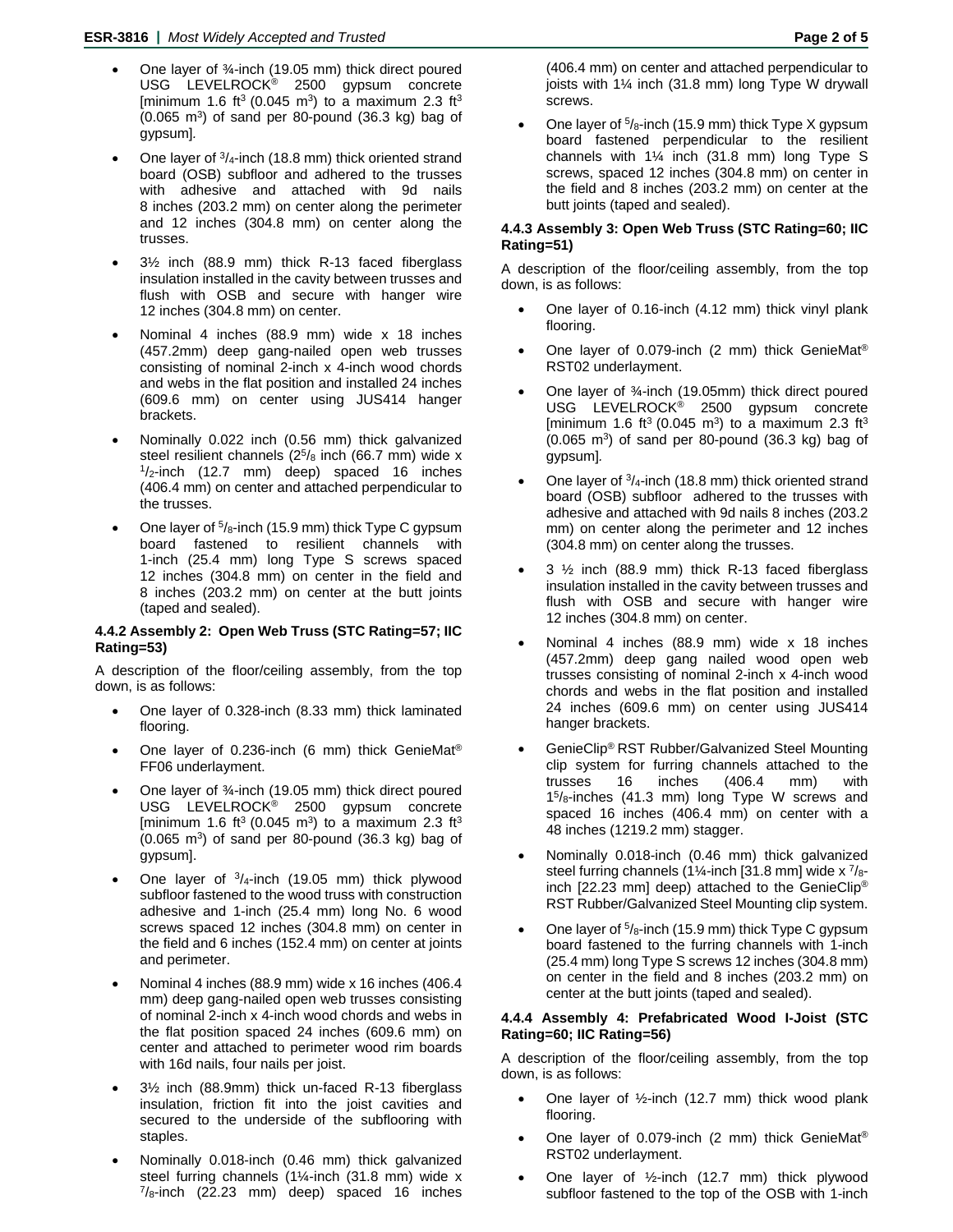(25.4 mm) No. 6 wood screws, spaced 12 inches (304.8 mm) on center.

- One layer of  $3/4$ -inch (18.8 mm) thick oriented strand board (OSB) sheathing and fastened to the joists with 10d nails 8 inches (203.2 mm) on center along the perimeter and 12 inches (304.8 mm) on center in the field.
- $11^{7}/<sub>8</sub>$ -inches (301.6 mm) deep prefabricated wood I-joists comprised of a minimum 1.25-inch (31.75 mm) deep by 2.3-inches (58.4 mm) wide flange material and 0.375-inch (9.53 mm) thick web material, spaced 24 inches (609.6 mm) on center.
- 3½ inch (88.9 mm) thick faced R-13 fiberglass insulation installed in the cavity between joists and directly over the resilient channels.
- Nominally 0.022 inch (0.56 mm) thick galvanized steel resilient channels ( $2^{5}/8$  inch [66.7 mm] wide x  $1/2$ -inch [12.7 mm] deep) resilient channels spaced 16 inches (406.4 mm) on center and attached perpendicular to the trusses with  $15/8$ -inches (41.3 mm) long Type W screws.
- One layer of  $5/8$ -inch (15.9 mm) thick Type X gypsum board fastened to resilient channels with 1-inch (25.4 mm) long Type S screws 12 inches (304.8 mm) on center in the field and 8 inches (203.2 mm) on center at the butt joints (taped and sealed).

## **4.4.5 Assembly 5: Solid Sawn Wood Joists (STC Rating=59; IIC Rating=52)**

A description of the floor/ceiling assembly, from the top down, is as follows:

- One layer of ¾-inch (19.05 mm) thick direct poured USG LEVELROCK® 2500 gypsum concrete [minimum 1.6 ft<sup>3</sup> (0.045 m<sup>3</sup>) to a maximum 2.3 ft<sup>3</sup>  $(0.065 \text{ m}^3)$  of sand per 80-pound  $(36.3 \text{ kg})$  bag of gypsum].
- One layer of 0.236-inch (6 mm) thick GenieMat® FF06 underlayment.
- $5/8$ -inch (15.9 mm) thick T&G plywood subfloor attached to the wood joists using both construction adhesive and 6d ring shank nails spaced 12 inches (304.8 mm) on center in the field and 8 inches (203.2 mm) on center for the perimeter.
- Nominal 2 inches x 10 inches (38.1 mm x 254 mm) solid sawn Douglas Fir wood joists spaced 16 inches (406.4 mm) on center. The joists were attached to nominal 2 inches x 10 inches (38.1 mm x254 mm) wood rim boards with 16d nails.
- 3½ inch (88.9 mm) thick un-faced R-13 fiberglass insulation fitted between the joists.
- GenieClip® RST Rubber/Galvanized Steel Mounting clip system for furring channels attached to wood joists with  $15/8$ -inch (41.3 mm) long Type W Screws and spaced 24 inches (609.6 mm) on center with a 48 inches (1219.2 mm) stagger.
- Nominally 0.018-inch (0.46 mm) thick galvanized steel furring channels (1¼-inch (31.8 mm) wide x  $\frac{7}{8}$ -inch (22.23 mm) deep) attached to the GenieClip® RST Rubber/Galvanized Steel Mounting clip system.
- One layer of ½-inch (12.7 mm) thick Type C gypsum wall board. The gypsum wallboard was attached to the furring channels with  $1\frac{1}{4}$ -inch (31.75 mm) long Type S screws spaced 12 inches (304.8 mm) on

center in the field and 8 inches (203.2 mm) on center at the butt joints (taped and sealed).

#### **4.4.6 Assembly 6: Solid Sawn Wood Joists (STC Rating=58; IIC Rating=52)**

A description of the floor/ceiling assembly, from the top down, is as follows:

- One layer of 12 inches by 12 inches by 0.312-inch (304.8 mm by 304.8 mm by 7.9 mm) ceramic tile flooring adhered with a polymer modified thin-set mortar and finished with sanded grout.
- One layer of 0.079-inch (2 mm) thick GenieMat® RST02 underlayment adhered with a latex modified thin-set adhesive.
- $5\frac{1}{8}$ -inch (15.9 mm) thick T&G plywood flooring attached to plywood subfloor using both adhesive and screws spaced 12 inches (304.8 mm) on center in the field and 6 inches (152.4 mm) on center around the perimeter.
- One layer of  $\frac{1}{2}$ -inch (12.7 mm) plywood subfloor attached to the top of wood joists with adhesive and 6d ring shank nails, spaced 12 inches (304.8 mm) on center.
- Nominal 2 inches x 10 inches (38.1 mm x 254 mm) solid sawn Douglas Fir wood joists spaced 16 inches (406.4 mm) on center. The joists were attached to nominal 2 inches x 10 inches (38.1 mm x 254mm) wood rim boards with 16d nails.
- 3½ inch (88.9 mm) thick un-faced R-13 fiberglass insulation fitted between the joists.
- GenieClip® RST Rubber/Galvanized Steel Mounting clip system for furring channels attached to wood joists with 1<sup>5</sup>/8-inch (41.3 mm) long Type W Screws and spaced 24 inches (609.6 mm) on center with a 48 inches (1219.2 mm) stagger.
- Nominally 0.018-inch (0.46 mm) thick galvanized steel furring channels (1¼-inch (31.8 mm) wide x  $\frac{7}{8}$ -inch (22.23 mm) deep) attached to the GenieClip<sup>®</sup> RST Rubber/Galvanized Steel Mounting clip system.
- One layer of ½-inch (12.7 mm) thick Type C gypsum wall board. The gypsum wallboard was attached to the furring channels with 1¼-inch (31.75 mm) long Type S screws spaced 12 inches (304.8 mm) on center in the field and 8 inches (203.2 mm) on center at the butt joints (taped and sealed).

#### **4.4.7 Assembly 7: Heavy Timber (STC Rating=54; IIC Rating=51)**

- One layer of 4-inch (101.6 mm) thick concrete slab.
- One layer of 1.654-inch (42 mm) thick GenieMat® FF42 underlayment.
- $\frac{3}{4}$ -inch (19.05 mm) thick T&G wood planks subfloor fastened to wood planks subfloor with 2-inch (50.8 mm) long Ardox (spiral) nails.
- 2¼-inch (57.15 mm) thick T&G wood planks subfloor fastened perpendicular to the wood beams with 12d ring shank nails.
- Nominal 12-inches x 12-inches (292.1 mm x 292.1 mm) wood beams spaced 96 inches (2438.4 mm) on center.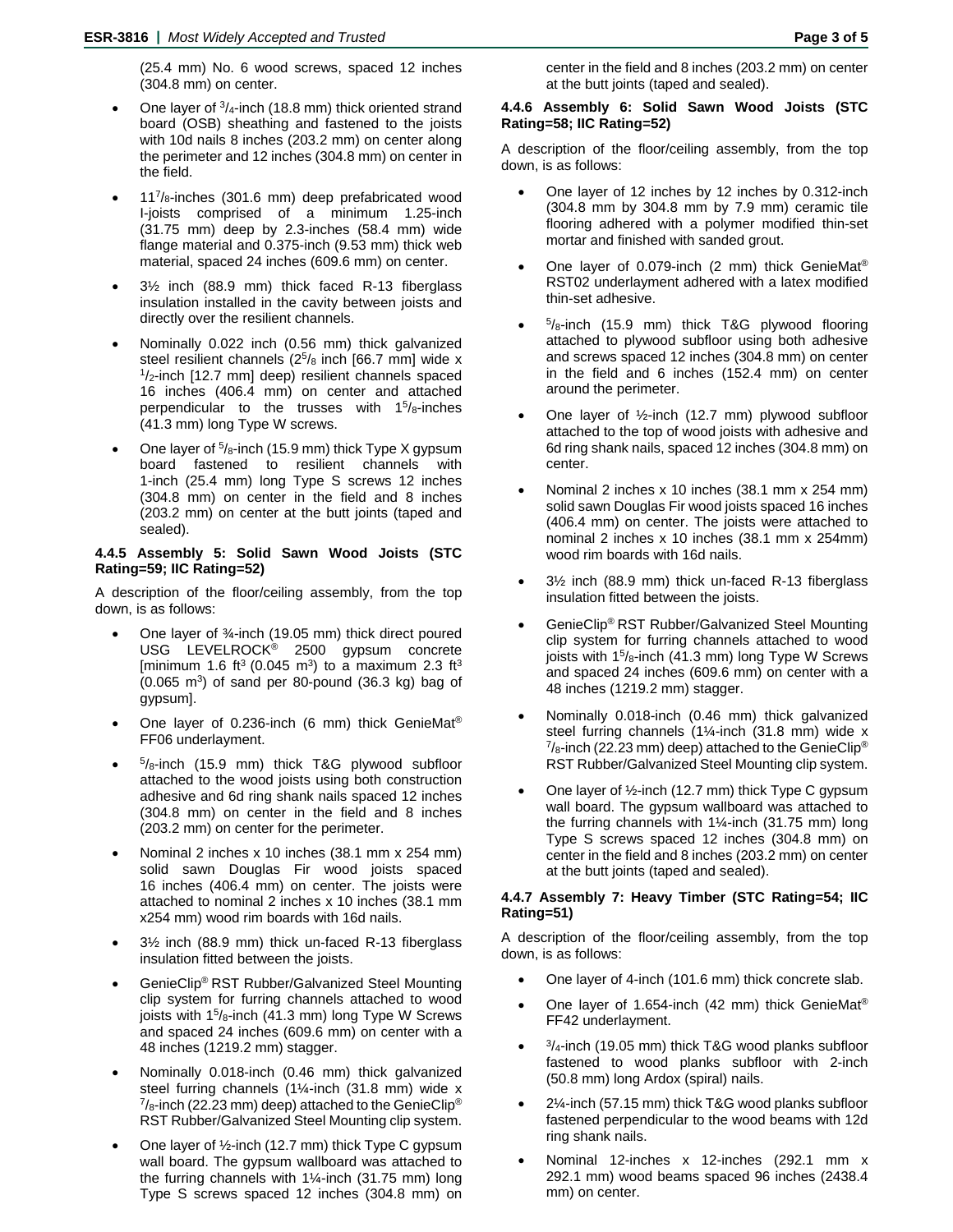## **4.4.8 Assembly 8: Heavy Timber (IIC Rating=52)**

A description of the floor/ceiling assembly, from the top down, is as follows:

- One layer of 0.20-inch (5.08 mm) thick vinyl plank flooring.
- One layer of 0.197-inch (5 mm) thick GenieMat® RST05 underlayment.
- One layer of 2-inches (50.8 mm) thick direct poured USG LEVELROCK® 2500 gypsum concrete [minimum 1.6 ft<sup>3</sup> (0.045 m<sup>3</sup>) to a maximum 2.3 ft<sup>3</sup>  $(0.065 \text{ m}^3)$  of sand per 80-pound  $(36.3 \text{ kg})$  bag of gypsum]*.*
- One layer of 0.669-inch (17 mm) thick GenieMat<sup>®</sup> FF17 underlayment.
- One layer of 0.984-inch (25 mm) thick GenieMat® FF25 underlayment.
- One layer of  $\frac{1}{2}$ -inch (12.7 mm) thick cement board attached to wood planks subfloor using both latexmodified thin-set mortar and 1¼-inch (31.75 mm) long Type W screws spaced 8 inches (203.2 mm) on center.
- $\frac{3}{4}$ -inch (19.05 mm) thick T&G wood planks subfloor fastened to wood planks subfloor with 2-inch (50.8 mm) long Ardox (spiral) nails.
- 2¼-inch (57.15 mm) thick T&G wood planks subfloor fastened perpendicular to the wood beams with 12d ring shank nails.
- Nominal 12-inches x12inches (292.1 mm x 292.1 mm) wood beams spaced 96 inches (2438.4 mm) on center.

#### **4.4.9 Assembly 9: Reinforced Concrete Slab (STC Rating=54; IIC Rating=50)**

A description of the floor/ceiling assembly, from the top down, is as follows:

- One layer of 12 inches x 12 inches x 0.31-inch (304.8 mm x 304.8 mm x 7.9 mm) porcelain tile flooring adhered with a polymer modified thin-set mortar and finished with high performance cement grout.
- One layer of 0.197-inch (5 mm) thick GenieMat® RST05 underlayment.
- 6-inch (152.4 mm) thick reinforced concrete slab.

#### **4.4.10 Assembly 10: Reinforced Concrete Slab (STC Rating=53; IIC Rating=50)**

A description of the floor/ceiling assembly, from the top down, is as follows:

- One layer of 12 inches x 12 inches x 0.30-inch (304.8 mm x 304.8 mm x 7.6 mm) ceramic tile flooring adhered with a latex modified thin-set mortar and finished with sanded grout.
- One layer of 0.394-inch (10 mm) thick GenieMat<sup>®</sup> RST10 underlayment.
- 6-inch (152.4 mm) thick reinforced concrete slab.

# **4.4.11 Assembly 11: Reinforced Concrete Slab (STC Rating=54; IIC Rating=51)**

A description of the floor/ceiling assembly, from the top down, is as follows:

• One layer of 12 inches x 12 inches x 0.30-inch (304.8 mm x 304.8 mm x 7.6 mm) ceramic tile flooring adhered with a latex modified thin-set mortar and finished with sanded grout.

- One layer of 0.197-inch (5 mm) thick GenieMat® RST05 underlayment.
- 8-inch (203.2 mm) thick reinforced concrete slab.

## **4.4.12 Assembly 12: Reinforced Concrete Slab (STC Rating=56; IIC Rating=56)**

A description of the floor/ceiling assembly, from the top down, is as follows:

- One layer of 20 inches x 20 inches x 0.50-inch (508 mm x 508 mm x 12.7 mm) stone tile flooring adhered with a polymer modified thin-set mortar and finished with high performance cement grout.
- One layer of 0.472-inch (12 mm) thick GenieMat® RST12 underlayment.
- 8-inch (203.2 mm) thick reinforced concrete slab.

#### **4.4.13 Assembly 13: Precast, Prestressed Concrete Hollow-core Plank (STC Rating=54; IIC Rating=51)**

A description of the floor/ceiling assembly, from the top down, is as follows:

- One layer of 12 inches by 12 inches by 0.31-inch (304.8 mm by 304.8 mm by 7.8 mm) porcelain tile flooring adhered with a polymer modified thin-set mortar and finished with high performance cement grout.
- One layer of 0.472-inch (12 mm) thick GenieMat® RST12 underlayment.
- 8-inch (203.2 mm) thick precast, prestressed concrete hollow-core plank.

#### **4.4.14 Assembly 14: Precast, Prestressed Concrete Hollow-core Plank (STC Rating=53; IIC Rating=52)**

A description of the floor/ceiling assembly, from the top down, is as follows:

- One layer of 0.10-inch (2.5 mm) thick vinyl plank flooring adhered.
- One layer of 0.197-inch (5 mm) thick GenieMat® RST05 underlayment adhered with amide-esteracrylate-resin blend adhesive.
- 8-inch (203.2 mm) thick precast, prestressed concrete hollow-core plank.

#### **4.4.15 Assembly 15: Insulated Concrete Form System (STC Rating=63; IIC Rating=65)**

- One layer of 12 inches x 12 inches x 0.31-inch (304.8 mm x 304.8 mm x 7.8 mm) porcelain tile flooring adhered with a polymer modified thin-set mortar and finished with high performance cement grout.
- One layer of 0.197-inch (5 mm) thick GenieMat® RST05 underlayment adhered with amide-esteracrylate-resin blend adhesive.
- 16-inches (406.4 mm) thick insulated concrete form floor slab.
- One layer of  $1/2$ -inch (12.7 mm) thick ASTM C1396 standard gypsum panels fastened to nominally 0.027-inch (0.69 mm) thick galvanized steel Z-shaped furring channels embedded in the insulated concrete form slab using 2-inch (51 mm) long dry wall screws spaced 12 inches (304.8 mm) on center. 4-inch (100 mm) long Tapcon concrete screw anchors were drilled through the gypsum panel and insulated concrete form slab, spaced 48 inches (1219 mm) on center.